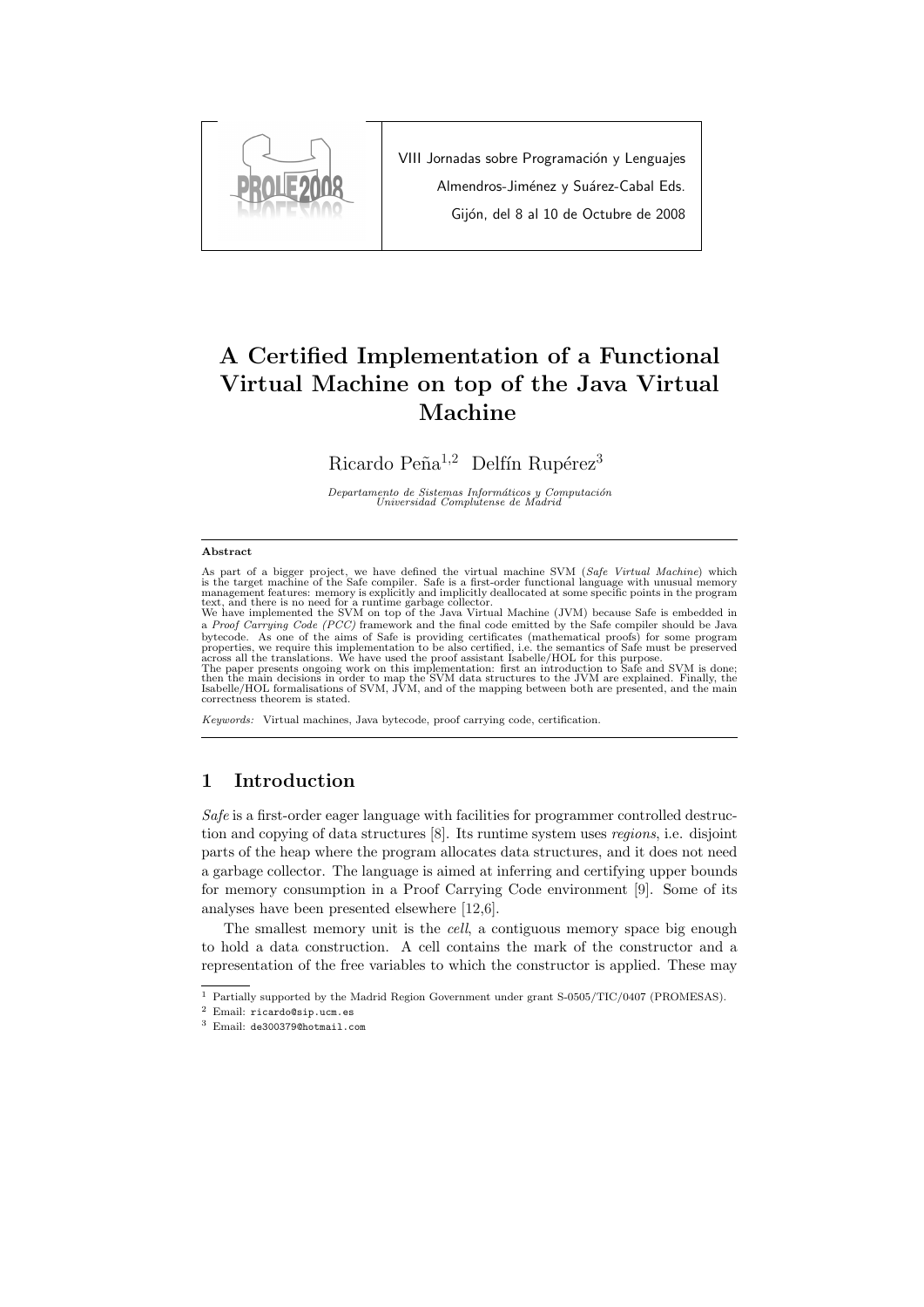consist, either of basic values, or of pointers to other constructions. It is allocated at constructor application time. A region is a collection of cells. It is created empty and it may grow and shrink while it is active. Region deallocation frees all its cells. The allocation and deallocation of regions is bound to function calls. A working region, denoted by the reserved identifier self, is allocated when entering the call and deallocated when exiting it. Inside the function, data structures not belonging to the output may be built there. When a function body is executing, the live regions are the working regions of all the active calls leading to this one. Not all live regions are in scope: they are (for reading) those regions where the arguments live, and (for reading and writing) the regions received as additional arguments, and the current self region. The region arguments are explicit in the intermediate code but not in the source: they are inferred by the compiler. The following list sorting function builds and intermediate tree not needed in the output:

treesort xs = inorder (makeTree xs)

After region inference, the code is annotated with region arguments (after the  $\phi$ ):

treesort xs @ r = inorder (makeTree xs @ self) @ r

so that the tree is created in treesort *self* region and deallocated upon termination. Destruction facilities are also available in the language. For instance, we show here a constant space funcion appending two lists:

append []! ys = ys<br>append (x:xs)! ys = x : append xs ys

The ! mark is the way programmers indicate that the left list must be destroyed. This feature and the type system allowing to use it in a safe way have been explained in previous papers [8,6]. The constant space consumption is due to that, at each recursive call, a cell is deleted by the pattern matching while a new one is allocated by the (:) construction.

Isabelle/HOL [10] is a well-known proof assistant, allowing to express definitions and properties in a formal language and to prove them with some human help. It provides lots of proving methods among which the user may choose at each proof step. We have formalised in Isabelle/HOL the semantics of our intermediate language Safe-Imp and of its corresponding abstract machine SVM (Safe Virtual Machine), its translation to the Java Virtual Machine (JVM), and the JVM itself by extending a previous formalisation by G. Klein [2]. This allows us to formally state and prove the correctness of our implementation.

### 2 The Safe Virtual Machine

The Safe compiler translates the Haskell-like source language shown in Section 1 into a set of sequences of imperative Safe-Imp instructions. These belong to the instruction set, presented in Figure 1, of the SVM. A configuration of the SVM consists of the six components (is,  $\Delta$ ,  $k_0$ , k, S, cs), where is is the current instruction sequence,  $\Delta$  is the heap,  $k_0$  and k are machine registers denoting regions, S is the stack and cs is the code store where the instruction sequences are kept.

A heap  $\Delta$  is a function from pointers to construction cells w of the form  $(j, C\overline{b_i}^n)$ , meaning that the cell is located in region  $j$ , that  $C$  is the data constructor and the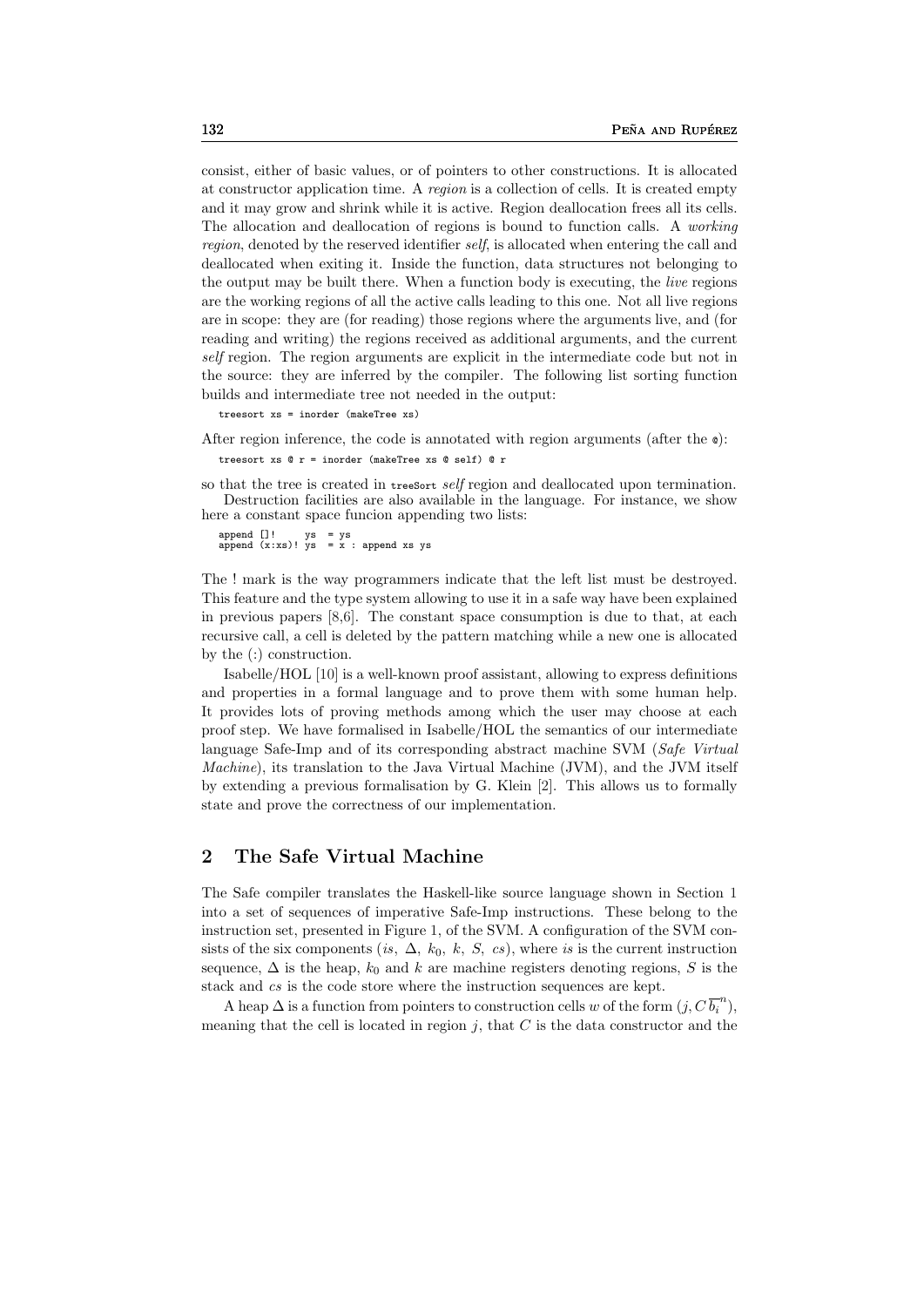| Initial/final configuration                                                                                                                                             | Condition                                     |
|-------------------------------------------------------------------------------------------------------------------------------------------------------------------------|-----------------------------------------------|
| (DECREGION : is, $\Delta$ , $k_0$ , k, S, cs)                                                                                                                           | $k \geq k_0$                                  |
| $\Rightarrow$ (is, $\Delta  _{k_0}$ , $k_0$ , $k_0$ , $S$ , $cs$ )                                                                                                      |                                               |
| ([POPCONT], $\Delta$ , k, k, b: $(k_0, p)$ : S, $cs[p \mapsto is]$ )                                                                                                    |                                               |
| $\Rightarrow (is, \Delta, k_0, k, b : S, cs)$                                                                                                                           |                                               |
| (PUSHCONT $p : is, \Delta, k_0, k, S, cs[p \mapsto is'])$                                                                                                               |                                               |
| $\Rightarrow$ (is, $\Delta$ , k, k, $(k_0, p) : S$ , cs)                                                                                                                |                                               |
| $(COPY : is, \Delta[b \mapsto (l, C\overline{b_i}^n)], k_0, k, b : j : S, cs)$                                                                                          | $(\Theta, b') = copy(\Delta, j, b)$           |
| $\Rightarrow$ (is, $\Theta$ , $k_0$ , k, $b'$ : S, cs)                                                                                                                  | $l \neq j, j \leq k$                          |
| (REUSE : is, $\Delta \cup [b \mapsto w]$ , $k_0$ , $k$ , $b : S$ , $cs$ )                                                                                               | ${\it fresh}(b')$                             |
| $\Rightarrow (is, \Delta \cup [b' \mapsto w], k_0, k, b': S, cs)$                                                                                                       |                                               |
| ([CALL $p$ ], $\Delta$ , $k_0$ , $k$ , $S$ , $cs[p \mapsto is]$ )                                                                                                       |                                               |
| $\Rightarrow (is, \Delta, k_0, k+1, S, cs)$                                                                                                                             |                                               |
| (PRIMOP $\oplus : is, \Delta, k_0, k, c_1 : c_2 : S, cs$ )                                                                                                              | $c = c_1 \oplus c_2$                          |
| $\Rightarrow$ (is, $\Delta$ , $k_0$ , k, c: S, cs)                                                                                                                      |                                               |
| $(\begin{bmatrix} \text{MATCH} \ l \ \overline{p_j}^m \end{bmatrix}, \Delta [S]l \mapsto (j, C_r^m \ \overline{b_i}^n)], k_0, k, S, cs[\overline{p_j \mapsto is_j}^m])$ |                                               |
| $\Rightarrow$ $(is_r, \Delta, k_0, k, \overline{b_i}^n : S, cs)$                                                                                                        |                                               |
| $(\text{[MATCH! } l \overline{p_j}^m], \Delta \cup [S]l \mapsto (j, C_r^m \overline{b_i}^n)], k_0, k, S, cs[\overline{p_j \mapsto is_j}^m])$                            |                                               |
| $\Rightarrow$ $(is_r, \Delta, k_0, k, \overline{b_i}^n : S, cs)$                                                                                                        |                                               |
| $([MATCHN l v m \overline{p_j}m], \Delta, k_0, k, S, cs[\overline{p_j \mapsto is_j}^{m+1}])$                                                                            | $r = S!l - v + 1 \wedge 1 \leq r \leq m$      |
| $\Rightarrow$ $(is_r, \Delta, k_0, k, S, cs)$                                                                                                                           |                                               |
| $([\mathtt{MATCHN}~l~v~m~p],~\Delta,~k_0,~k,~S,~cs[p \mapsto \overline{is_i}^{m+1}])$                                                                                   | $r = S!l - v + 1 \wedge \neg (1 \le r \le m)$ |
| $\Rightarrow$ $(is_{m+1}, \Delta, k_0, k, S, cs)$                                                                                                                       |                                               |
| (BUILDENV $\overline{K_i}^n : i s, \Delta, k_0, k, S, cs$ )                                                                                                             |                                               |
| $\Rightarrow (is, \Delta, k_0, k, \overline{Item_k(K_i)}^n : S, cs)$                                                                                                    | (1)                                           |
| (BUILDCLS $C_r^m \overline{K_i}^n K : is, \Delta, k_0, k, S, cs)$                                                                                                       | $Item_k(K) \leq k$ , fresh(b)                 |
| $\Rightarrow$ (is, $\Delta \cup [b \mapsto (Item_k(K), C_r^m \ \overline{Item_k(K_i)}^n)], k_0, k, b : S, cs)$                                                          | (1)                                           |
| (SLIDE $m n : is, \Delta, k_0, k, \overline{b_i}^m : \overline{b_i}^n : S, cs)$                                                                                         |                                               |
| $\Rightarrow (is, \Delta, k_0, k, \overline{b_i}^m : S, cs)$                                                                                                            |                                               |
| (1) $Item_k(K) \stackrel{\text{def}}{=} \begin{cases} S!j & \text{if } K = j \in \mathbb{N} \\ c & \text{if } K = c \\ k & \text{if } K = self \end{cases}$             |                                               |
|                                                                                                                                                                         |                                               |
|                                                                                                                                                                         |                                               |

Fig. 1. The abstract machine  $\mathop{\rm SVM}$ 

 $b_i$  are its arguments. Region identifiers j are natural numbers. By  $\Delta |_k$  we denote the heap obtained by deleting from  $\Delta$  those cells living in regions bigger than  $k$ . We will use  $p, q, \ldots$  to denote code labels solved by  $cs$ , and  $b, b_i, \ldots$  to denote either cell pointers solved by  $\Delta$ , or basic constants. In Figure 1 we show the semantics of the SVM instructions in terms of configuration transitions. By  $C_r^m$  we denote the data constructor which leads to the r-th alternative out of m of a case. By  $S!j$  we denote the j-th element of the stack  $S$  counting from the top and starting at 0 (i.e.  $S!0$  is the top element).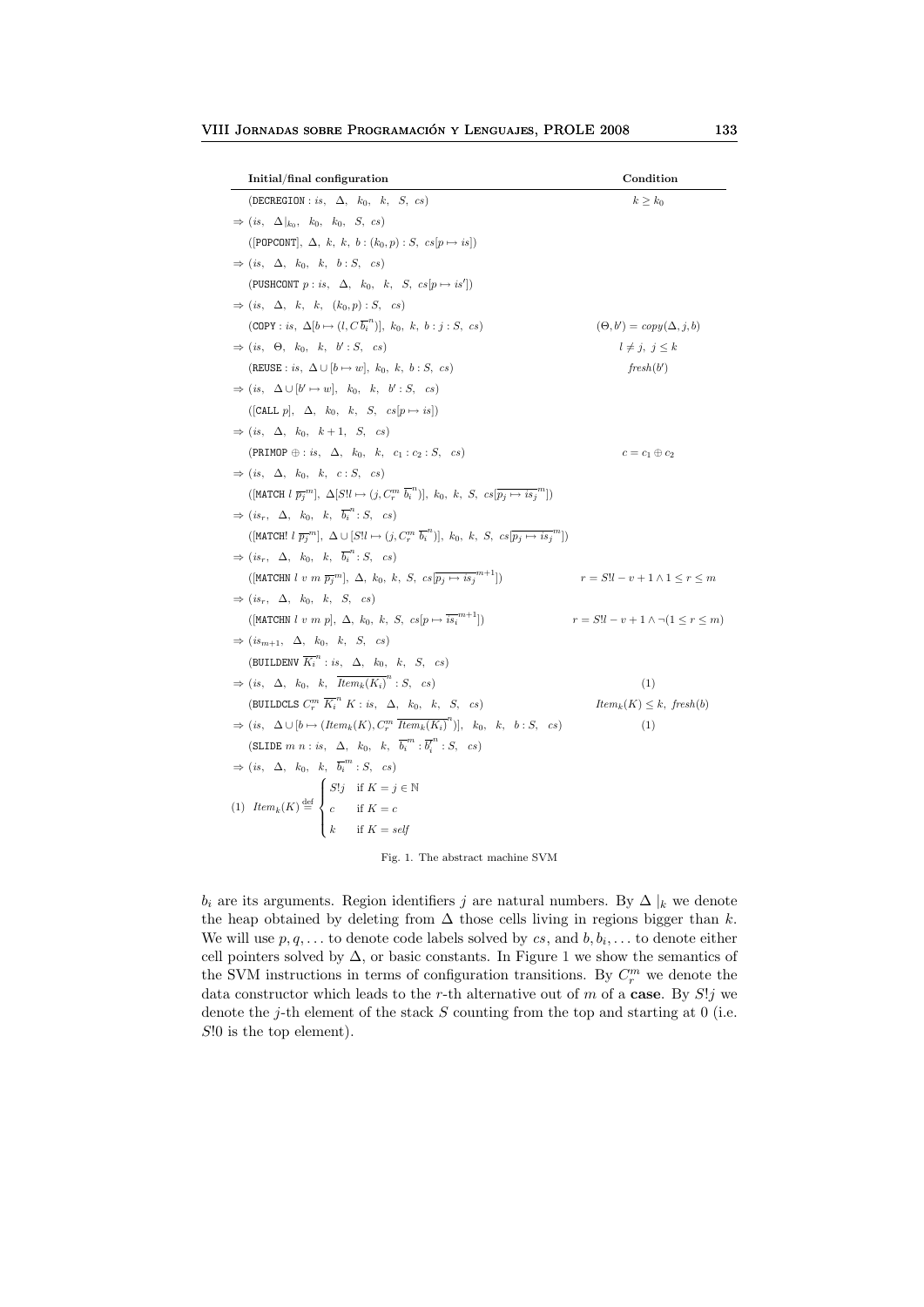We do not show the translation from Safe to Safe-Imp here but, in order to understand the machine behaviour, we give some hints about it:

- where clauses are transformed into let expressions and, let  $x_1 = e_1$  in  $e_2$  is translated into a PUSHCONT instruction, pushing a continuation for  $e_2$  in the SVM stack, followed by the instruction sequence for  $e_1$ .
- Pattern matching is transformed into **case** expressions and these are translated into a switch instruction of the MATCH group which jumps to the appropriate alternative. Each one is a separated instruction sequence.
- The translation of function application consists of first preparing the appropriate environment in the SVM stack (BUILDENV instruction), and then jumping to the function body (CALL instruction). In SVM, function calls are always tail recursive, so there is no need for a RETURN instruction.
- When a normal form is reached, the following events happen in the machine: (1) the current environment is deleted from the stack (SLIDE instruction); (2) some regions may be deallocated, since a tail recursive call chain terminates (DECREGION instruction); and (3) a continuation sequence is looked for in the stack (POPCONT instruction).

We now explain more closely each individual instruction.

Instruction DECREGION deletes from the heap all the regions, if any, between the current topmost region  $k$  and region  $k_0$ , excluding the latter.

Instruction POPCONT pops a continuation from the stack or stops the execution if there is none. Notice that  $b$  is left in the stack as it may be accessed by the continuation. Instruction PUSHCONT pushes a continuation represented by a region number  $k_0$  and a code label p.

Instructions COPY and REUSE just mimic the corresponding actions of the Safe language. Instruction CALL jumps to a new instruction sequence and creates a new region. Instruction PRIMOP operates two basic values located in the stack and replaces them by the result of the primitive operation.

Instruction MATCH does a vectored jump depending on the constructor of the matched cell. Instruction MATCH! is similar but it additionally destroys the matched cell. It is used when the pattern matching is destructive. Instruction MATCHN is used for case expressions with an integer discriminant.

Instruction BUILDENV receives a list of keys  $K_i$  and creates a portion of environment on top of the stack: If a key K is a natural number, the item  $S\&i$  is copied and pushed on the stack; if it is a basic constant  $c$ , it is directly pushed on the stack; if it is the identifier self, then the current region number  $k$  is pushed on the stack. Instruction BUILDCLS allocates a fresh cell in the heap and fills it with a data construction. As BUILDENV, it receives a list of keys and uses the same conventions. Finally, instruction SLIDE removes some parts of the stack.

The following invariant is ensured by the Safe compiler: For every instruction sequence in the code store cs, instruction  $i$  is the last one if and only if it belongs to the set  $\{POPCONT, CALL, MATCH, MATCH!, MATCHN\}.$ 

We have formalised the SVM in Isabelle/HOL by first defining some datatypes for normal form values, and cells: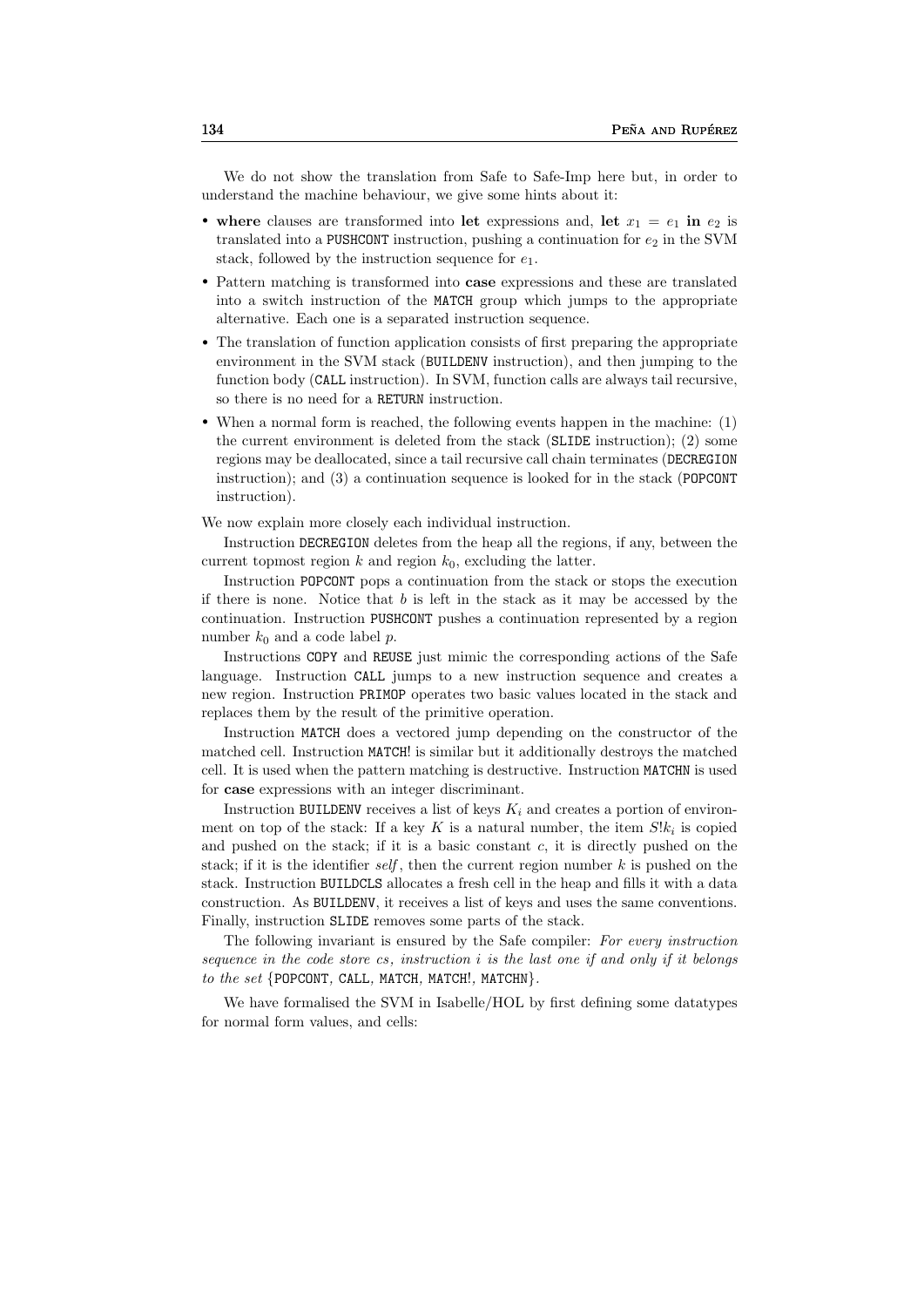datatype  $Val = Loc$  Location | Int $T$  int | BoolT bool types  $Cell = Constructor \times Val$  list

A location is just an Isabelle nat. Names for constructors, variables, functions, etc, belong to the Isabelle type string. The heap is modelled by a pair consisting of a partial function from locations to pairs  $(Region, Cell)$ , and a nat with the total number of regions. The stack is modelled by a list.

types  $HeapMap = Location \rightarrow (Region \times Cell)$  $Heap = HeavyMap \times nat$  $Stack = StackObject$  list

where stack objects can be values, region numbers or continuations. The SVM code is modelled by a list of triples, each one consisting of a code label (of type nat), a SVM instruction sequence, and a function name. The aim is to represent a partial function, but one which can be traversed. A code store provides also information about which labels correspond to continuations.

```
types CodeSequence = SafeInstr list
       SVMCode = (CodeLabel \times CodeSequence \times FunName) list
       ContinuationMap = FunName \rightarrow CodeLabel list
       CodeStore = SVMCode \times ContinuationMap
```
The program counter of the SVM is a pair  $(CodeLabel, nat)$  indicating the instruction sequence under execution and the next instruction of the sequence to be executed. The SVM state consists of the heap (including the number  $k$  of regions), the register  $k_0$ , the program counter and the stack. Finally, the static part of a SVM program consist of a code store, a constructor table, and a sizes table. The second one is needed in order to get at runtime some constructor static attributes, and the last one consists of maximum sizes computed by the compiler for the heap and the stack.

types  $PC = CodeLabel \times nat$  $SVMState =Heap \times Region \times PC \times Stack$  $SafeImpProg = CodeStore \times ConstructorTableType \times SizeTable$ 

A function  $\text{incrPC } (l, i) = (l, i + 1)$  is defined in order to increment the program counter. We have defined a generic function execSVM making the SVM to execute the next instruction, or to stop if there is none:

 $exec SVM :: SafeImpProg \times SVMState \Rightarrow SVMState~option$ execSVM  $(((code, cm), ct, st), (h, k0, (l, i), S)) = execSVMInst$  (the (code l)  $\vdots$  i) ct h k0 (l, i) S

There is an equation defining execSVMInst for every SVM instruction. The definitions closely follow the semantics given in Figure 1. As an example, we show the equations corresponding to PUSHCONT and POPCONT:

 $exec SVMInst :: [SafeInstr, ConstructorTableType,Heap, Region, PC, Stack] \Rightarrow SVMState\ option$  $execSUMInst$  (PUSHCONT l) ct h k0 pc  $S = Some$  (h, snd h, incrPC pc, Cont (k0, l)#S) execSVMInst POPCONT ct h k0 pc  $S =$  (case S of  $v\#$ [ ]  $\Rightarrow$  None  $\mid v \# Cont (k0, l) \# S' \Rightarrow Some (h, k0, (l, 0), v \# S')$ 

## 3 Implementation of the SVM on top of the JVM

The JVM provides support for allocating new objects in the heap but not for releasing them. Instead, there is an automatic garbage collector system which, at unpredictable times, collects unused objects. On the contrary, the SVM has ex-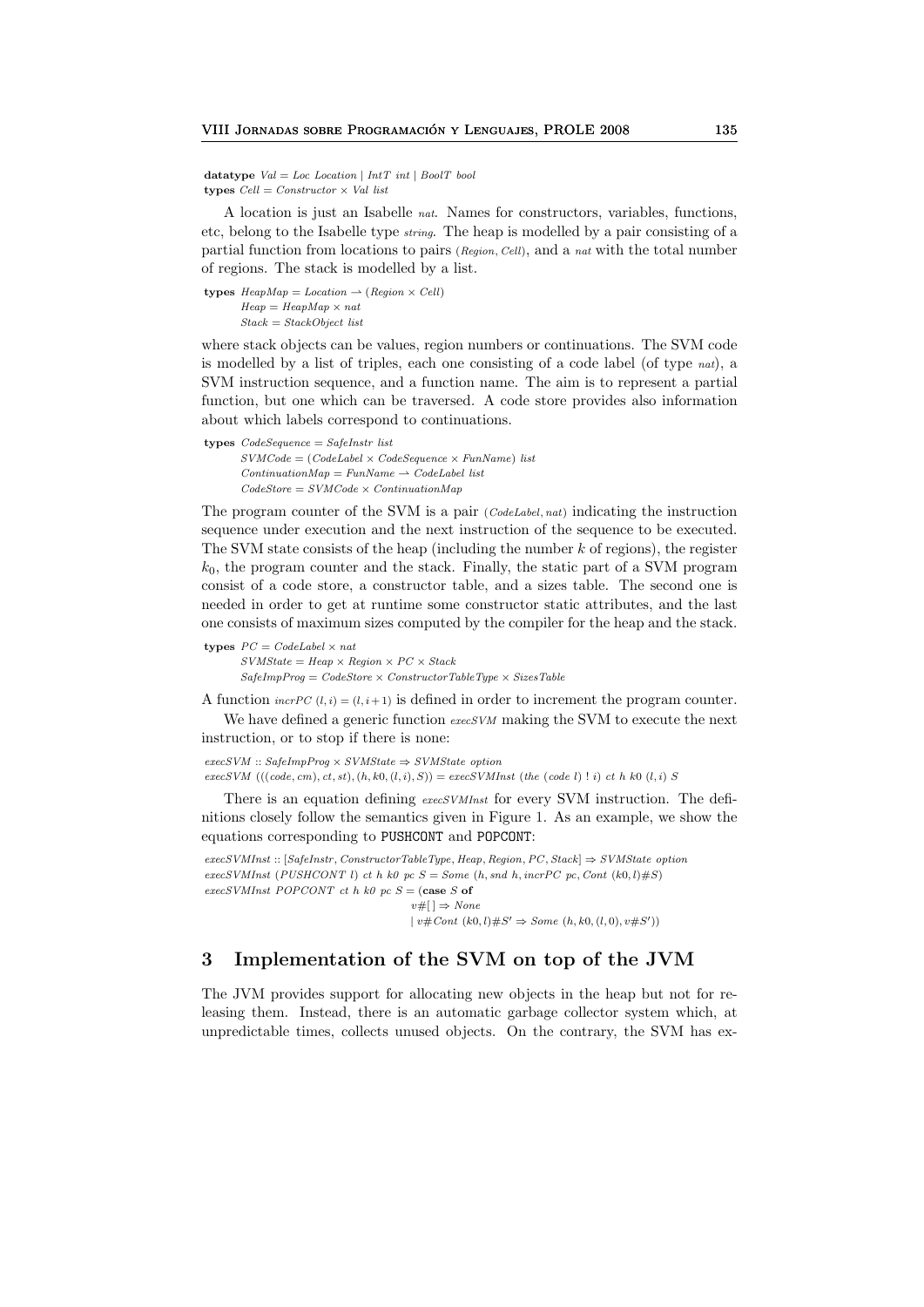| void $PushRegion()$      | -- creates a top empty region                                 |
|--------------------------|---------------------------------------------------------------|
| <i>void PopRegion</i> () | -- removes the topmost region                                 |
| <i>void Decregion</i> () | -- removes the $k - k_0$ topmost regions                      |
| cell ReserveCell()       | -- returns a fresh cell                                       |
| void InsertCell $(p, j)$ | $-$ inserts cell p into region j                              |
| void ReleaseCell (p)     | $-$ releases cell $p$                                         |
| cell $Copy (p, j)$       | $\sim$ copies the data structure beginning at p into region p |

Fig. 2. The interface of the classes Heap and CellFactory.

plicit releasing of cells and no garbage collector. The JVM provides a frames stack for invoking and returning from methods. The SVM control flow does not follow the typical call/return scheme of imperative languages. The SVM is a kind of 'jumping machine' where the control flow is in part driven by the stack. So, the JVM stack is not appropriate to be used as the SVM stack. Finally, the SVM stores code addresses in the stack which are to be used to jump to the corresponding code. There is no support instruction in the JVM for this need. Summarising, careful design decisions are needed in order to correctly map the SVM to the JVM. First we explain how data structures are mapped, and then how the code is mapped.

#### 3.1 Mapping the SVM data structures

As explained in Section 1, one aim of Safe is to statically infer and certify upper bounds for heap and stack sizes. In order to make reusing released cells easier, we have decided to have fixed-size cells in the heap. The size is determined at compile time for each particular program, according to the biggest size data constructor.

The heap is implemented by two classes, CellFactory and Heap providing a pool of free cells and a stack of regions, each one consisting of a collection of cells. Before refining this description, let us look at the main interface methods, which we present in Figure 2. Following their order of occurrence, they respectively give support to the SVM instructions CALL, DECREGION (2 methods), BUILDCLS (2 methods), MATCH! and COPY.

Notice that access to an arbitrary region is needed in *InsertCell* and *Copy*, while ReleaseCell is provided with only the cell pointer as an argument. We have implemented all the methods (except Decregion) running in constant time by representing the regions and the pool as circular doubly-chained lists. Method Decregion has a cost in  $\Theta(k - k_0)$  independently of the number of cells of the deleted regions. The region stack is represented by a static array of dynamic lists, so that constant time access to each region is provided. Figure 3 shows a picture of the heap.

Initially, all the cells and the region array are allocated with sizes provided by the compiler. During program execution, 'allocating' and 'releasing' cells mean to move them from/to the freelist to/from the appropriate region list.

The SVM stack is implemented by a class Stack having a static array with a size provided by the compiler. Its only meaningful method is  $\textit{Side}(m, n)$ , which gives support to the SLIDE instruction. The rest of accesses are done by the in-line code emitted by the compiler. We will call RTS (run-time system) to the package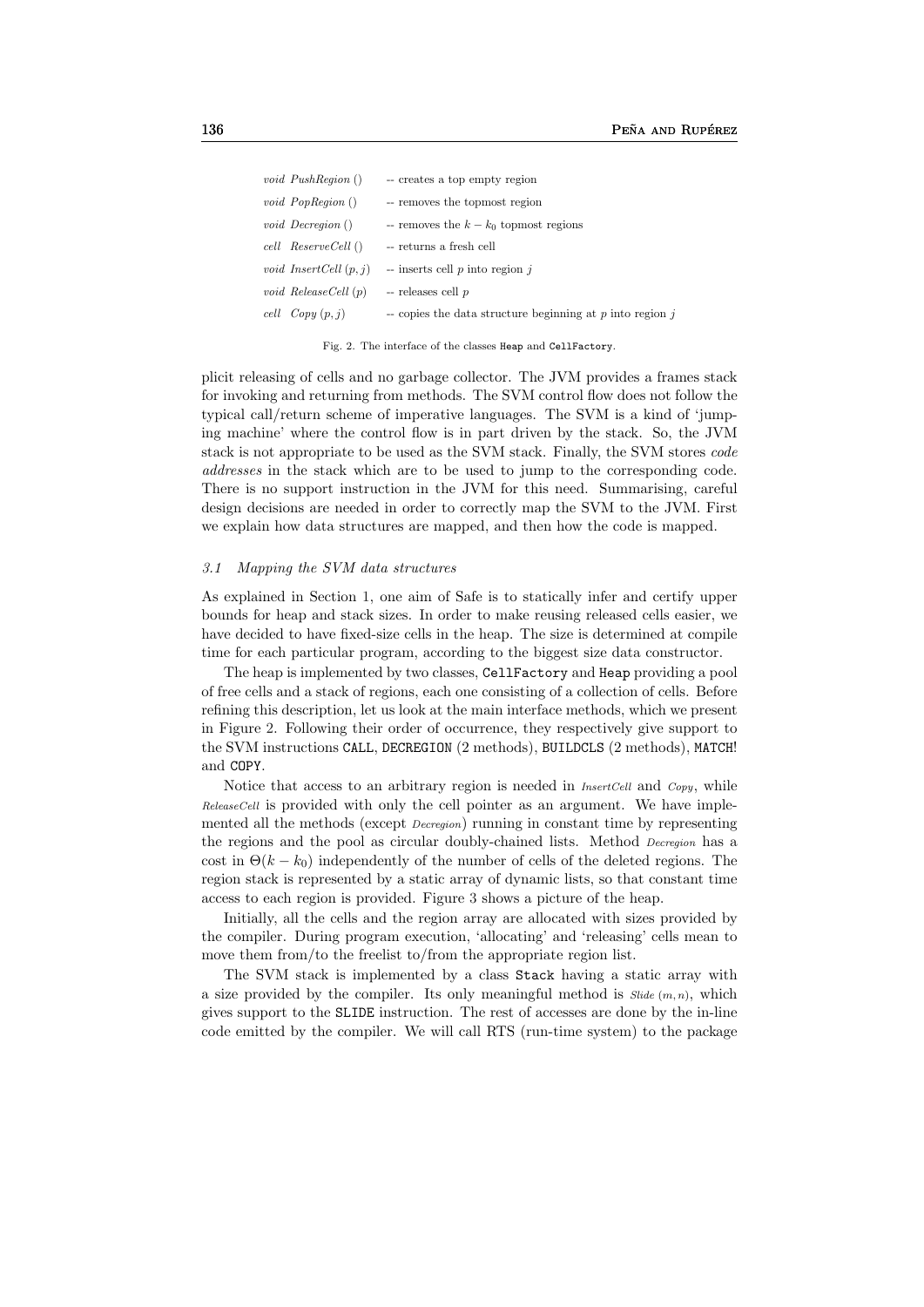

Fig. 3. A picture of the SVM heap and freelist as implemented in the JVM.

consisting of the classes Heap, CellFactory, and Stack.

#### 3.2 Mapping the SVM code

The code generated by translating the SVM code of a complete Safe program consists of a single JVM class PSafe with a single method PSafeMain(). Safe functions and the main expression correspond to certain fragments of this method. This decision is forced by the previous one of not using the frames stack of the JVM. Since arguments are pushed to the SVM stack, function calls are implemented by JVM goto instructions. A sequence of SVM instructions is represented by a jump-free bytecode sequence. Invocation of RTS methods are allowed in the sequence.

The SVM MATCH instructions are implemented by using JVM Tableswitch instructions, which can branch in constant time to any label of a list of static labels. The problem of storing/retrieving code addresses into/from the stack is solved in this way: every continuation label p of every Safe function is given a number  $i = cm(p)$ in the range  $0, \ldots, totC - 1$ , being totC the total number of continuations in the program, which in turn is equal to the number of its let expressions (so,  $\text{tot}C$  is a static quantity), and being cm an appropriate bijective function. Instruction PUSHCONT  $p$  just pushes  $i$  to the stack, while POPCONT uses a global Tableswitch instruction indexed by i to jump to the appropriate static label.

### 4 Formalisation of the JVM in Isabelle/HOL

In the past years, there have been some efforts to formally define the JVM to proof assistants in order to verify properties of the machine itself or of applications written in Java bytecode. Concerning Isabelle/HOL, there was some early work by Cornelia Pusch [13] followed by Tobias Nipkow, Gerwin Klein and others in the framework of some EU-funded projects [11,4,1,14,3]. As starting point, we have used the definition of the JVM done in 2003 by G. Klein for Microjava, a subset of Java [2], and have extended it with a static heap and some instructions such as Tableswitch, Invoke static, and others.

A JVM program is formalised as a list of class declarations, each one consisting of the class and superclass names, and two lists for field and method declarations.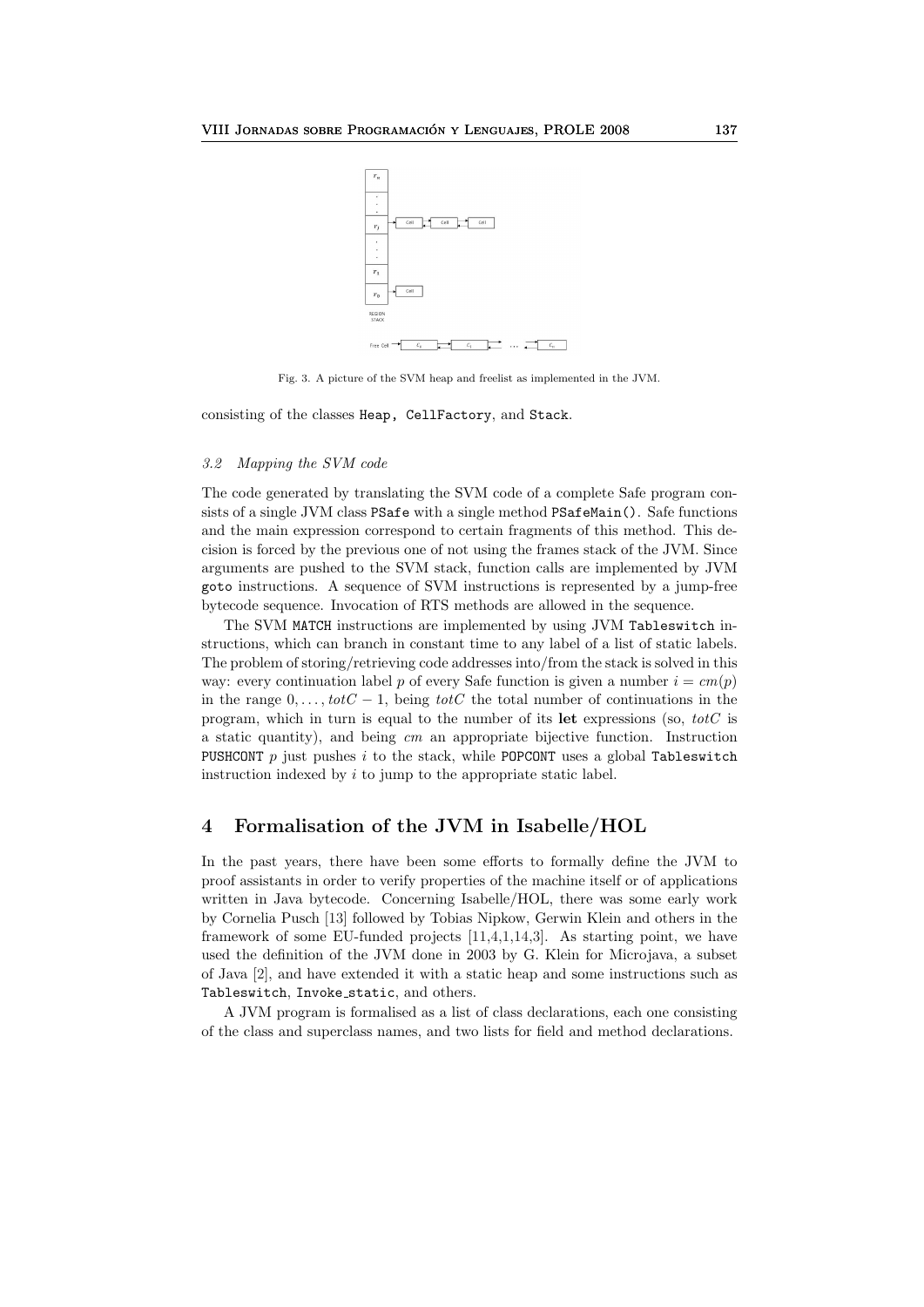| datatype instr = Load nat |                                      | Jsr int            | Ret nat                        |
|---------------------------|--------------------------------------|--------------------|--------------------------------|
|                           | Store nat                            | Return             | Arr Load                       |
|                           | LitPush val                          | Pop                | ArrStore                       |
|                           | New cname                            | $_{Dup}$           | ArrLength                      |
|                           | Getfield vname cname                 | $Dup\_x1$          | ArrNew ty                      |
|                           | Putfield vname cname                 | $Dup\_x2$          | Checkcast cname                |
|                           | Getstatic vname cname                | Swap               | Tableswitch int int (int list) |
|                           | Putstatic vname cname                | $BinOp$ op         |                                |
|                           | <i>Invoke cname mname (ty list)</i>  | <i>Ifcmpeq int</i> |                                |
|                           | Invoke_static cname mname (ty list)  | Throw              |                                |
|                           | Invoke_special cname mname (ty list) | Goto int           |                                |

Fig. 4. Supported instructions of the JVM.

| <b>types</b> $\text{fdecl} = \text{vname} \times \text{ty}$ | -- field declaration                             |
|-------------------------------------------------------------|--------------------------------------------------|
| $sig = man$ $x$ ty list                                     | -- signature of a method                         |
| 'c mdecl = $sig \times ty \times 'c$                        | -- method declaration ( $'c$ is the body's type) |
| 'c class = cname $\times$ fdecl list $\times$ 'c mdecl list | $\sim$ class $=$ superclass, fields, method      |
| $'c$ cdecl = cname $\times$ $'c$ class                      | -- class declaration                             |
| 'c prog $=$ 'c cdecl list                                   | -- program                                       |

A method's body provides the lengths of the operand stack and of the local variable list (two Isabelle nat), the bytecode instructions, and an exception table.

types  $bytecode = instr$  list

 $jvm\_method = nat \times nat \times bytecode \times exception\_table$  $jvm\_prog = jvm\_method$  prog

The supported instructions are listed in Figure 4. They represent both a subset and an abstraction of the actual JVM instruction set [5].

Now, we pay attention to the dynamic state of the JVM. It is formed by four components: a possibly raised exception, a static heap, a dynamic heap, and a frames stack. The first contains the address of the exception object, the second is a partial function from pairs  $\langle$  class name, field name $\rangle$  to values, and the third is a partial function from locations to either objects or arrays. An object contains its class name and a mapping from pairs (field name, class name) to values. A frame is formalised as a tuple containing the operand stack, the local variables and arguments, the class name, the method signature, and the program counter.

```
datatype heap_entry = Obj cname (vname \times cname \rightharpoonup val) -- class instance with class name and fields
                          | Arr ty nat (nat \rightarrow val) -- array with element type, length, and entries
types sheap = \text{cname} \times \text{vname} \rightarrow \text{val} -- static heap
        dheap = loc \rightarrow heap\_entry -- dynamic heap
        frame = opstack \times locvars \times caname \times sig \times pcjvm\_state = val\ option \times sheap \times dheap \times frame\ list
```
Klein defines a function  $exec::jvm\_prog \Rightarrow jvm\_state \Rightarrow jvm\_state\ option$ , executing the next instruction in the machine, which we have extended to the added instructions. In addition, we define:

 $execUntil :: jvm\_prog \Rightarrow pc \Rightarrow jvm\_state \Rightarrow jvm\_state$ execUntil P pc s = if  $pc = getPC$  s then s else execUntil P pc ((the  $\circ$  exec P) s)

which executes a JVM program from a given state up to the state (if any) in the current method having  $pc$  as its program counter.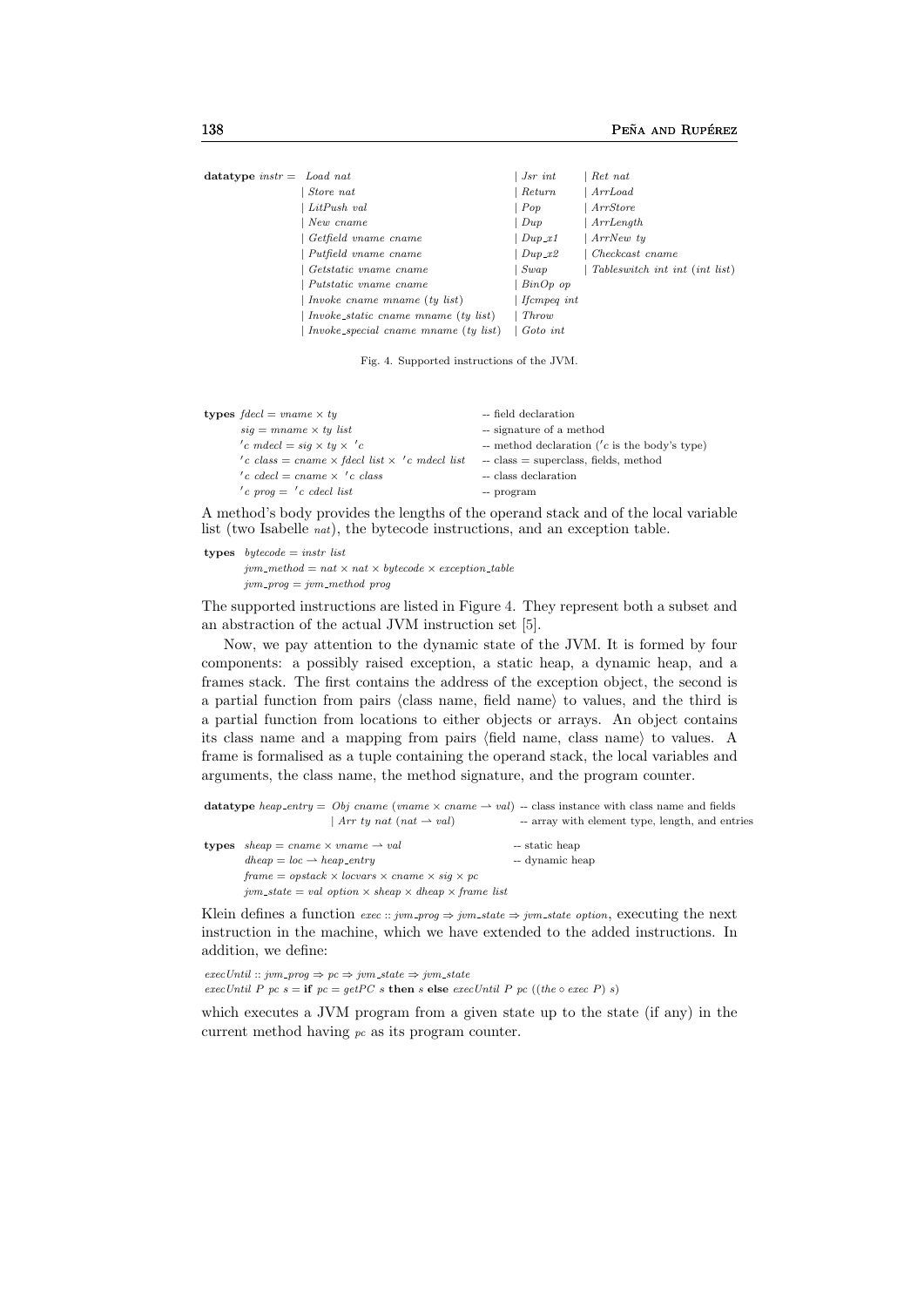### 5 Certification of the Implementation

First, we must provide Isabelle with the translation from SVM code to JVM. In order not to duplicate job and, more importantly, in order to ensure that the actual translation done by the Safe compiler is exactly the one formalised in Isabelle, we have defined this translation in Isabelle and used the code generation facilities of this tool to generate the Haskell code actually executed by the compiler. The translation provides, as add-ons, a function mapping the SVM program labels to the JVM bytecode labels corresponding to the translation, and a function mapping continuation labels to the small integers mentioned in Section 3.2.

 $trSVM2JVM :: SafelmpProg \Rightarrow jvm\_prog \times codeMap \times contMap$  $codeMap :: PC \rightarrow pc$  $contMap::CodeLabel \rightarrow nat$ 

Then, we define an equivalence relation between SVM and JVM states, taking into account that part of the SVM state is implemented by the static data structures kept in the RTS classes Heap and Stack. The relation may consider a SVM state to be equivalent to several JVM states, since for instance there is an abstraction when going from lists of cells in the JVM to set of cells in the SVM. But also, a state in JVM can be considered equivalent to several SVM states: those resulting from applying any bijection to the set of defined heap locations.

**Definition 5.1** We say that the SVM state  $s = (H, K_0, PC, S)$  and the JVM state  $s' = (None, h_s, h_d, ([] , vs, "PSafe", ("PSafeMain", ts), pc) #[] )$  are equivalent under the SVM program P, denoted  $P \vdash s \simeq s'$  if, given  $(P', \text{cdMap}, \text{ctMap}) =$ trSVM2JVM P, there exists a bijection  $g$ : Location  $\Rightarrow$  loc such that:

- (i) The heaps H and  $(P'.Heap, h_s, h_d)$  are equivalent under g.
- (ii) The stacks S and  $(P'.Stack, h_s, h_d)$  are equivalent under g and  $ctMap$ .
- (iii)  $K_0 = h_s$  (*Heap*,  $K_0$ ).
- (iv)  $pc = cdMap PC$ .

The definitions of the equivalence relations between heaps and between stacks are rather involved. In the heap case, it uses the constructor table of P and expresses that the SVM cell locations mapped by  $q$  to JVM heap locations point to equivalent cells, i.e. they contain the same values and live in the same region. In the stack case, it expresses that, position by position, S and its JVM implementation contain either the same two values, or two heap locations made equivalent by  $g$ , or two continuations made equivalent by ctMap. They are omitted for lack of space.

The main correctnes theorem states that, if the SVM and its implementation are started in equivalent states, then after the SVM executes its next instruction, and after the number of steps required by the JVM to execute its translation, both machines arrive to equivalent states. Formally:

**Theorem 5.2** If  $P \vdash s_1 \simeq s'_1$ , execSVM  $(P, s_1) = Some s_2$ , PC is the program counter of  $s_2$ , and  $(P', cdMap, ctMap) = trSVM2JVM$  P, then there exists  $s_2'$  such that:

(i) execUntil P' (cdMap PC)  $s'_1 = s'_2$ .